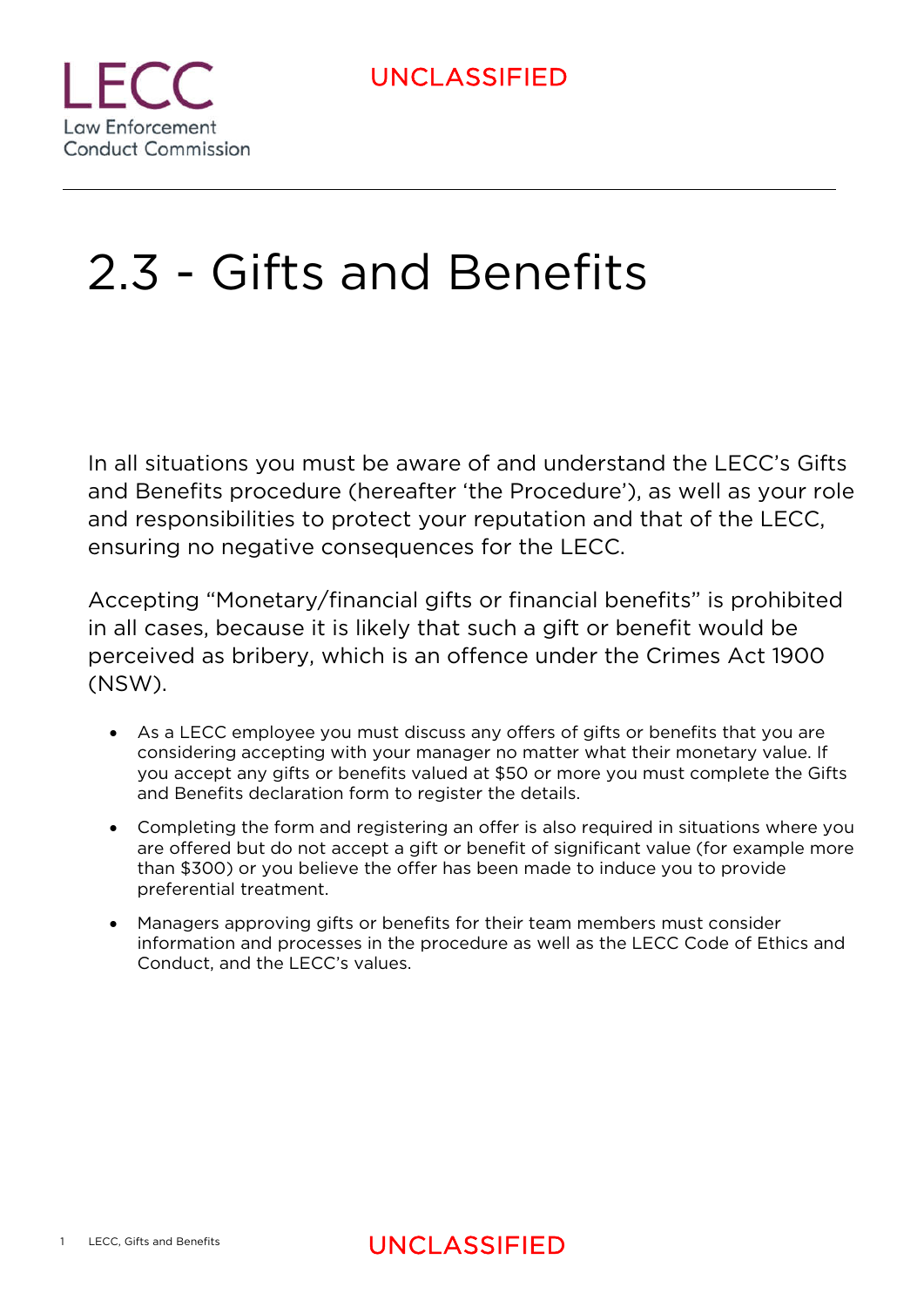#### Document Control

| Policy title     | Gifts and Benefits policy      |
|------------------|--------------------------------|
| Responsible team | <b>Human Resources</b>         |
| Sponsor          | <b>Chief Executive Officer</b> |
| Approval         | <b>Executive Committee</b>     |
| Date of approval | 16 September 2019              |
| Security         | <b>UNCLASSIFIED</b>            |
| Classification   |                                |
| <b>DLM</b>       | None                           |
| Review period    | Two years                      |
| Next review      | September 2021                 |

#### Version History

| Version          | Date       | Reason for amendment                  |
|------------------|------------|---------------------------------------|
| VO.1             | 23/08/2016 | Draft document                        |
| V <sub>0.2</sub> | 14/12/2016 | Final document for Executive approval |
| V <sub>0.3</sub> | 15/02/2017 | Minor amendments based on Executive   |
|                  |            | consultation                          |
| VO.4             | 16/02/2017 | Submitted for Executive approval      |
| V1.0             | 28/02/2017 | Approved for distribution             |
| V1.1             | 13/09/2019 | Review                                |
| V1.2             | 16/09/2019 | Approved by Executive Committee       |

Printed copies and e-copies on personal drives may not be up to date. Check the electronic Policy Library to ensure you have the latest version of this document.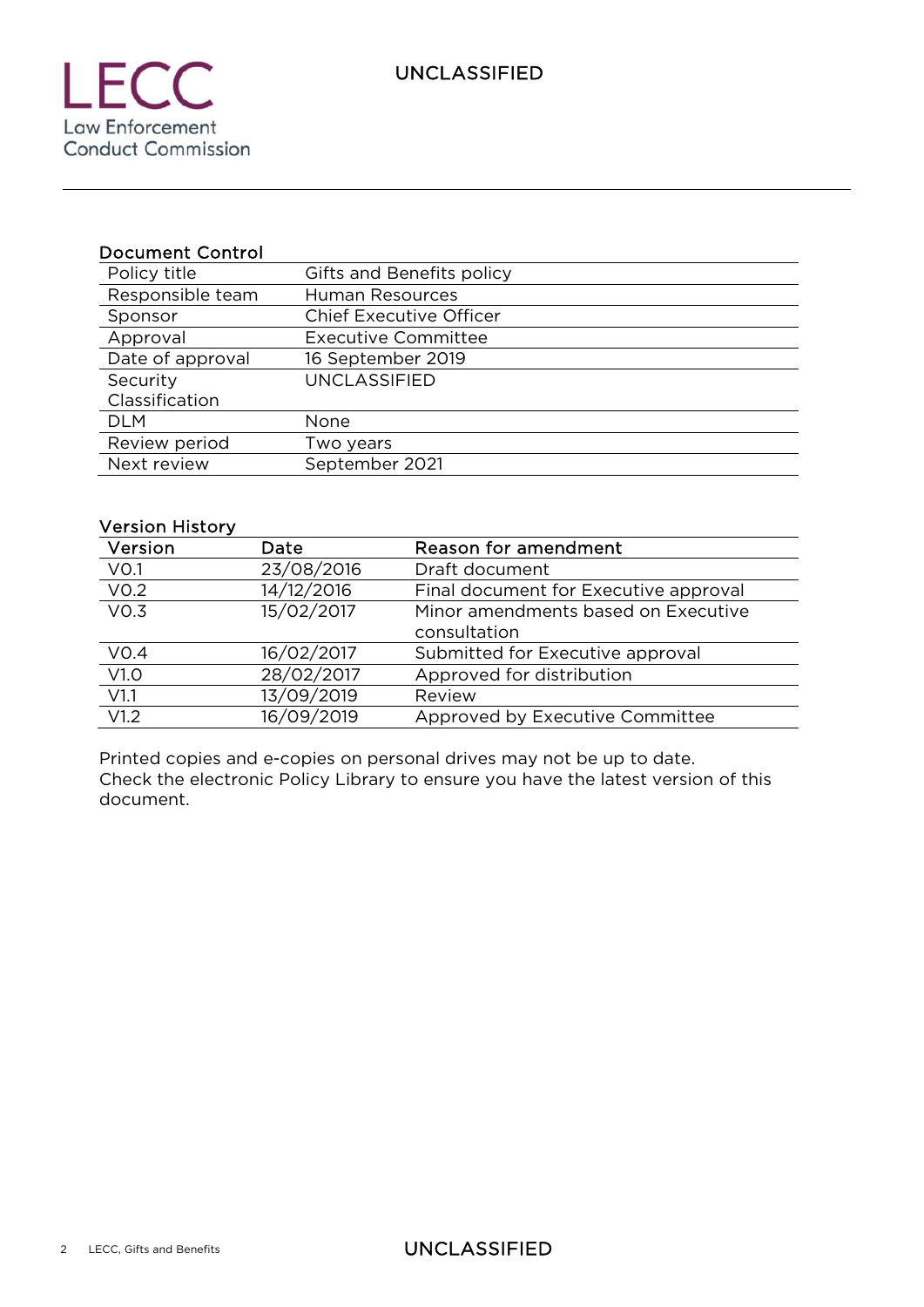# **Contents**

|                                                                                         | $\overline{A}$ |
|-----------------------------------------------------------------------------------------|----------------|
|                                                                                         |                |
| 4. What to do if you are offered a gift or benefit (regardless whether you accept it) 6 |                |
|                                                                                         | $\overline{7}$ |
|                                                                                         |                |
|                                                                                         |                |
|                                                                                         |                |
|                                                                                         |                |
|                                                                                         |                |
|                                                                                         |                |
|                                                                                         |                |
|                                                                                         |                |
|                                                                                         | 10             |
|                                                                                         |                |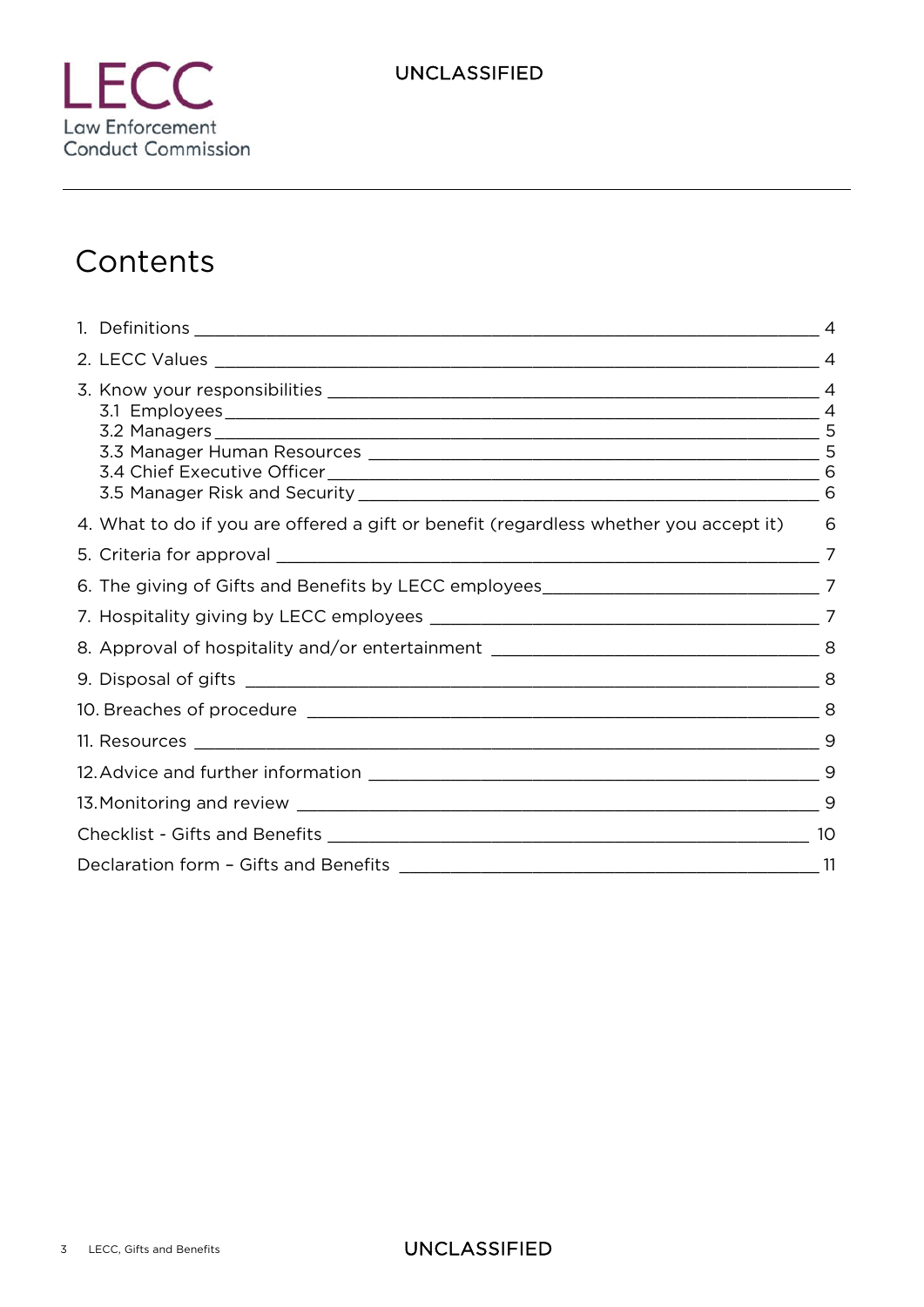1. Definitions

| <b>Bribery</b>               | A gift or benefit offered to or solicited by a public official to<br>influence that person to act in a particular way.                                                                                                                                                                                                        |
|------------------------------|-------------------------------------------------------------------------------------------------------------------------------------------------------------------------------------------------------------------------------------------------------------------------------------------------------------------------------|
| <b>CEO</b>                   | Chief Executive Officer.                                                                                                                                                                                                                                                                                                      |
| <b>Gifts and Benefits</b>    | Any item, service, prize, hospitality or travel provided by a<br>customer, client, applicant, supplier, potential supplier or<br>external organisation, which has monetary value or worth to the<br>recipient, member of their family, friend or associate.                                                                   |
|                              | The receipt of a prize while engaging in official duties (e.g. a<br>lucky door prize) is also considered a gift or benefit and will be<br>dealt with in the same manner and in accordance with this<br>procedure.                                                                                                             |
| <b>LECC</b>                  | Law Enforcement Conduct Commission.                                                                                                                                                                                                                                                                                           |
| LECC employees /<br>employee | All persons working with or on behalf of the LECC, including<br>ongoing, temporary or term-basis employees, consultants,<br>contractors and casual employees.                                                                                                                                                                 |
|                              | Monetary/financial gifts Includes cash, cheques, money orders, gift vouchers or other<br>financial benefit.                                                                                                                                                                                                                   |
| <b>Third Party</b>           | Any organisation or agency external to the LECC including<br>other government agencies or authorities, State Owned<br>Corporations or private sector organisations.                                                                                                                                                           |
| Token gift                   | A gift that is offered in business situations to an agency or<br>public official representing an agency. Such gifts are often small<br>office or business accessories (e.g. pens, calendars, folders)<br>that contain the company logo. They are usually products that<br>are mass produced and not given as a personal gift. |

### 2. LECC Values

This procedure is consistent with the LECC values of trust, integrity, accountability, service and collaboration, and reinforces and embeds the LECC's expectations of a values-led workplace culture. In addition to this, there is an expectation that all employees' behaviour and conduct complies with the Commission's Code of Ethics and Conduct.

### 3. Know your responsibilities

### 3.1 Employees

 As a LECC employee you must ensure that you act with integrity and demonstrate that you are not influenced in the performance of your duties. You must discuss with your manager in each case you, or a family member, relation, friend or associate, are considering accepting a gift or benefit offered in the capacity of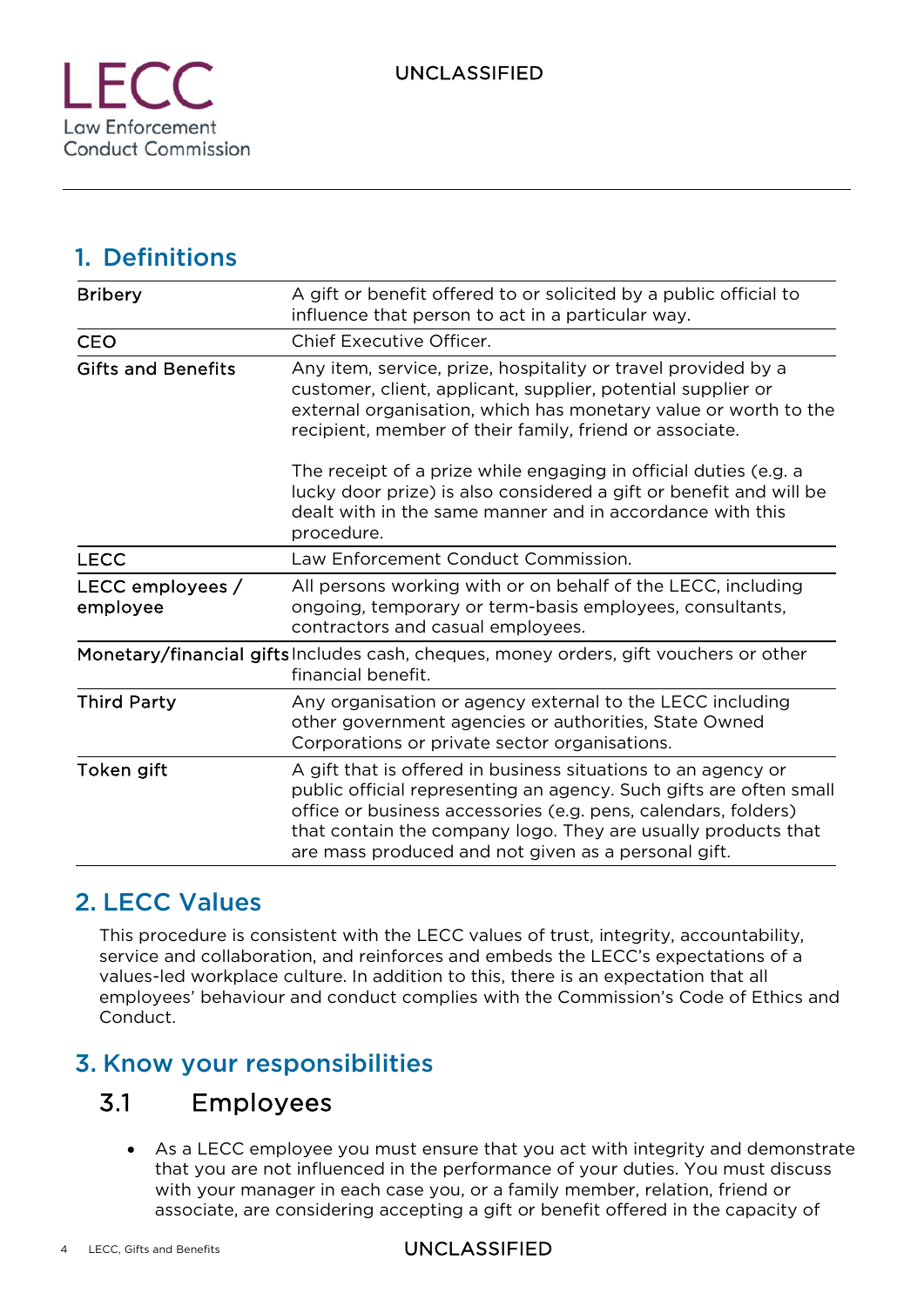

your work that is \$50 or more in value. You must also complete the Gifts and Benefits declaration form if your manager approves its acceptance. Please note there will be exceptions to this requirement of prior approval in cases such as a travel upgrade etc.

- Employees must not solicit gifts and benefits or accept inducements or cash.
- Gifts or benefits provided to a family member, relation, friend or associate are also prohibited.
- Any LECC employees who accepts a gift or benefit is responsible for any taxation obligations including Fringe Benefits Tax.

### 3.2 Managers

Approval of all reportable gifts or benefits declared to a manager must be considered in light of the Procedure, the LECC Code of Ethics and Conduct and LECC's values.

Managers must:

- Send their primary approval to the Manager Risk and Security for secondary approval and recording of the gift or benefit in the LECC's Gifts & Benefits register.
- Notify the CEO of any gifts or benefits being offered to your team members about which you have concerns as to why it is being offered and ensure a Gifts and Benefits declaration form is completed in this case even if the gift or benefit is not accepted.

Managers and the CEO are responsible for actioning gifts and benefits reported to them within five (5) working days of receiving the declaration form.

#### Approval of acceptance of a gift or benefit must be unanimous, otherwise it is not approved.

### 3.3 Manager Human Resources

- Maintains the LECC Gifts and Benefits register recording all employee requests for acceptance of gifts and benefits in excess of \$50 including decisions to not accept offers that are significant in value or influential in nature.
- Reviews the LECC Gifts and Benefits register on a regular basis and provide guidance and assistance to managers and staff on the application of the Procedure.
- Periodically analyse the declarations recorded in the LECC Gifts and Benefits register to identify trends or anomalies, e.g. numerous gifts and benefits being received from the same organisation or by an individual employee.

The LECC Gifts and Benefits register and trends/anomalies will be reviewed by the CEO at six (6) monthly intervals.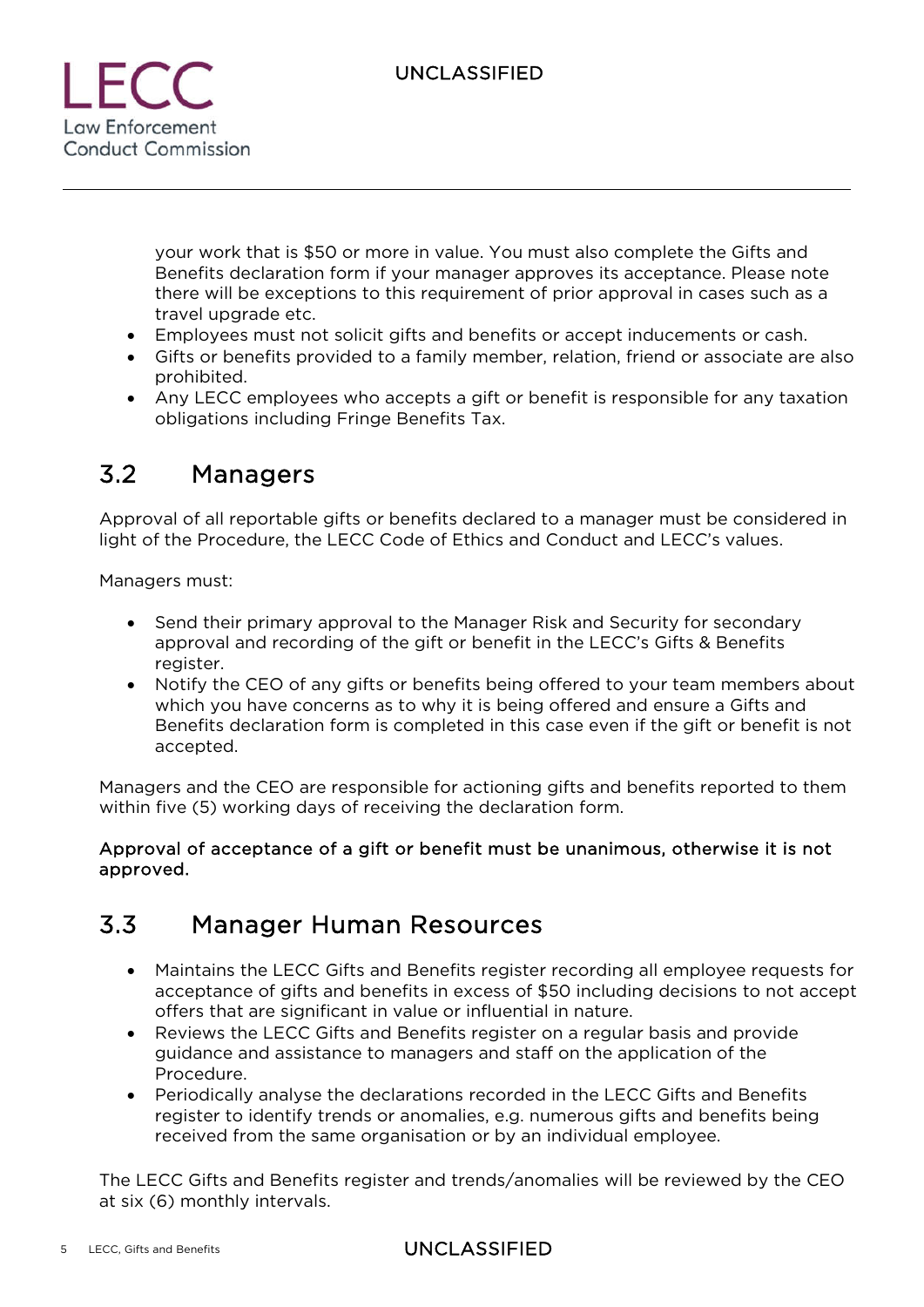

### 3.4 Chief Executive Officer

 The CEO has an obligation under the Independent Commission Against Corruption (ICAC) Act 1988 to inform the ICAC of any matter which they suspect may concern corruption, including bribery.

### 3.5 Manager Risk and Security

 If a gift or benefit receives primary approval from the employee's manager and is deemed appropriate, the Manager Risk and Security will provide secondary approval and advise the employee in writing that the gift or benefit has been formally approved.

### 3.6 Chief Commissioner

 Will determine if any gifts of benefits received by the CEO are deemed to be appropriate.

### 4.What to do if you are offered a gift or benefit (regardless whether you accept it)

If you, or a family member, relation, friend or associate, are offered a gift or benefit in association with your work at LECC:

- In all situations where you are considering accepting a gift or benefit ,immediately advise and discuss with your manager that you have been offered a gift or benefit. In situations where refusing to accept a gift may cause a problem (e.g. offending the provider). You need to determine the value of the item within two (2) working days of receipt.
- On the rare occasion that you have to accept a gift or benefit prior to consulting your manager or gaining your manager's approval, you must inform them as soon as practicable or alternatively inform the CEO/or Manager Risk and Security. In cases that concern accepting a physical gift with a value of \$50 or more, a decision will still be made by your manager as to whether you can personally keep the gift or are required to surrender it to the LECC.
- If the gift or benefit is under the nominal value of \$50 and appropriate, you will generally be permitted to keep it, provided it is not a monetary/financial gift or benefit, or being offered on a regular basis – your manager will advise you when you discuss the matter with them.
- If the value of the gift or benefit is \$50 or more and refusal is not a reasonable option and/or it is an event providing you with relevant professional development or networking opportunities, complete the *Gifts and Benefits declaration form* and submit the form to your manager for approval. If approved by your manager, your manager will forward it to the Manager Risk and Security for approval who will then advise whether you may keep the item or attend the event.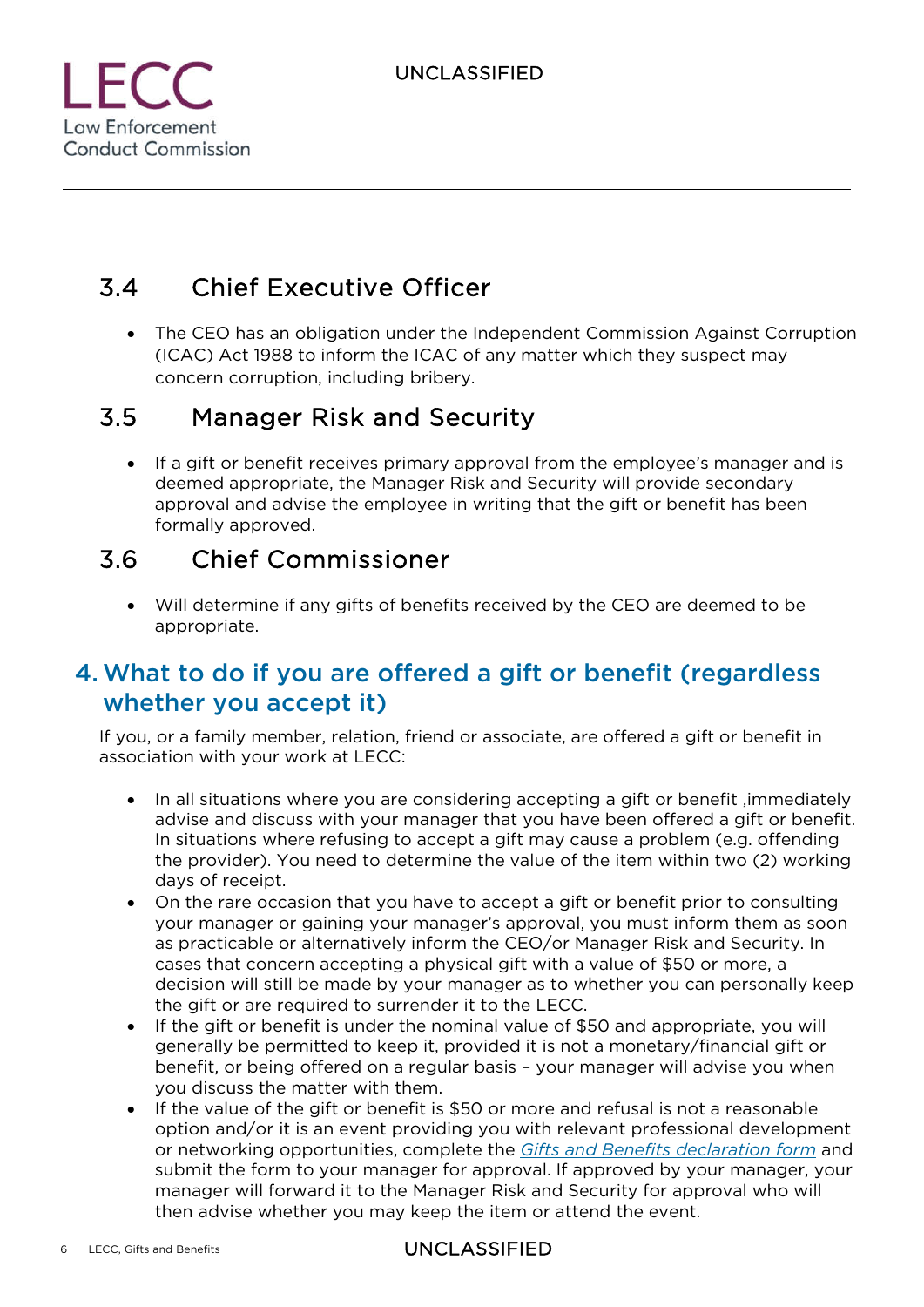

- In cases where you have not accepted a gift or benefit but the value of the gift or benefit is significant (for example greater than \$50) or if you believe the offer is being made to influence your work, also discuss the gift or benefit with your manager and complete the *Gifts and Benefits declaration form* for registering on the Gifts and Benefits register.
- Gifts and/or benefits accepted by the CEO require notification to and approval by both the Chief Commissioner and then the Manager Risk and Security. Gifts and benefits offered to the CEO that fit point 5 above will need to be sent for notification.

### 5. Criteria for approval

Your manager will take into account whether the gift or benefit was intended to influence you to act in the interest of the giver, either now or later.

### 6. The giving of Gifts and Benefits by LECC employees

On occasion, LECC may host an event and/or present to delegates/dignitaries. It may be deemed appropriate to give guest presenters and/or delegates a token gift or provide hospitality.

Employees providing a gift or benefit should ensure:

- It is provided for a business purpose. It should assist the conduct of official business or other legitimate organisational goals, or promote and support LECC's objectives and priorities.
- Any costs are proportionate to the benefits obtained for LECC, and would be considered reasonable in terms of community expectations.
- The gift or benefit is purchased through a transparent and equitable process, particularly if they are ongoing and the selected vendor(s) can end up with a competitive industry advantage.

### 7. Hospitality giving by LECC employees

Any expenditure by employees on official hospitality and/or entertainment must be in accordance with the following principles:

- It is provided for an official business purpose. It should assist the conduct of official business or other legitimate organisational goals, or promote and support LECC and Government procedure objectives and priorities.
- The expense must be correctly and accurately documented.
- The expense must generate direct benefits for LECC. The hospitality and/or entertainment must result in, or be reasonably expected to contribute to, achieving LECC's objectives and should not be used merely for social occasions.
- When hospitality is provided, employees involved must demonstrate professionalism in their conduct and uphold their obligation to extend a duty of care to other participants.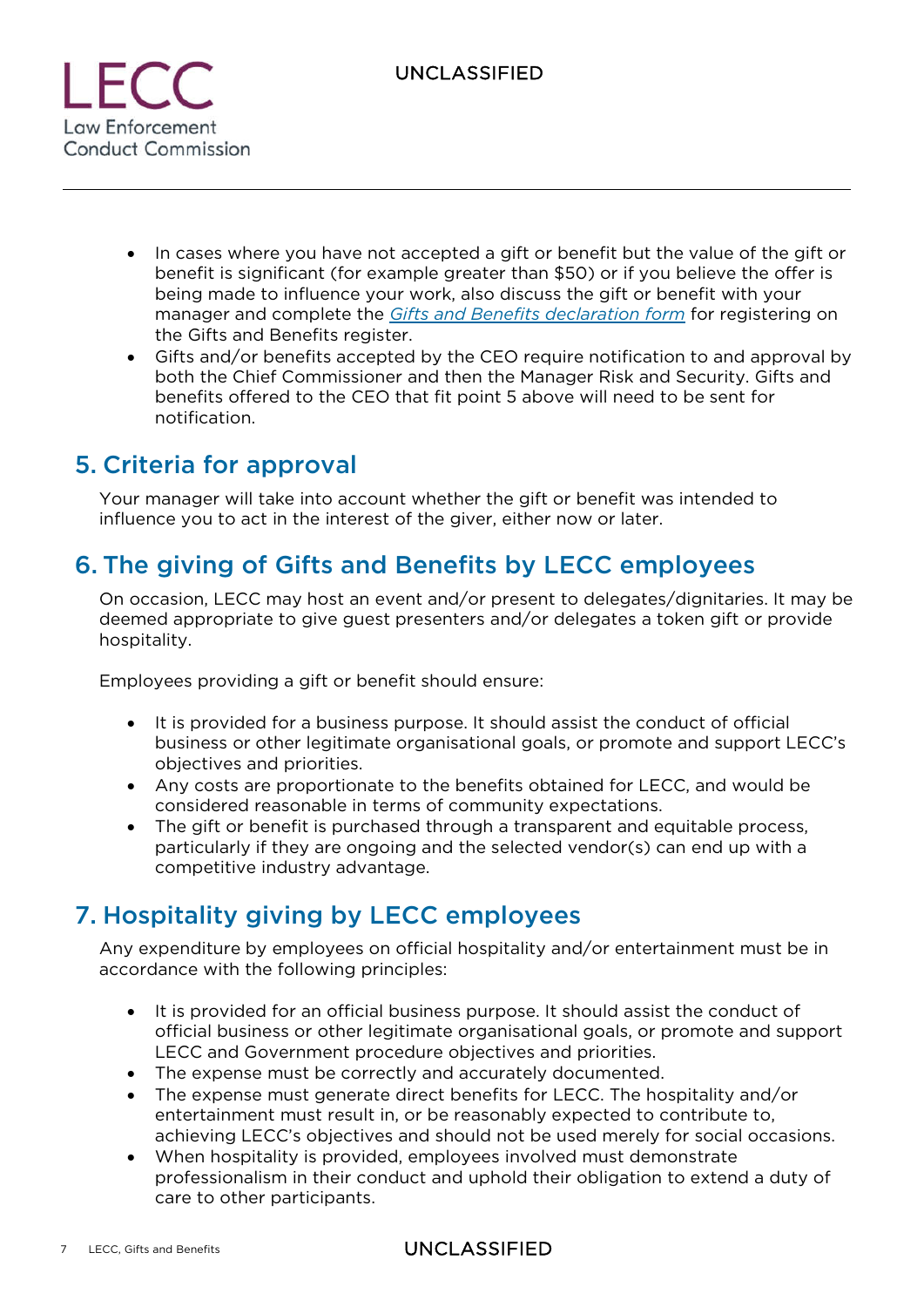

### 8. Approval of hospitality and/or entertainment

Authority to approve expenditure for official hospitality and/or entertainment is consistent with the LECC's Financial Delegations. Managers are authorised to approve expenditure on official hospitality and/or entertainment up to the limit of their delegation (refer LECC's Delegation Manual).

Approval for any official hospitality and/or entertainment expenditure should be obtained prior to the cost being incurred. In exceptional cases, it may be necessary to seek approval as soon as possible after the expenditure has occurred, if prior approval was not possible. Managers and employees are jointly responsible for ensuring this is not a regular occurrence.

Fringe Benefits Tax (FBT) may apply to the employee component of hospitality and/or entertainment expenditure. Employees are to obtain advice from LECC's Finance team.

### 9. Disposal of gifts

Usually gifts valued over \$50 will be surrendered to the CEO. The CEO, in consultation with the Executive team, will make a decision regarding disposal method, such as an internal raffle by employees with the proceeds going to a LECC supported charity or the LECC Social Committee to fund/subsidise social events. Reference will be made to the Liquor and Gaming NSW - Fact Sheet on Raffles [PDF, 329Kb].

In the case of perishable gifts such as chocolates or food hampers, etc. an appropriate method for disposal of the gift could be to share or distribute the gift amongst employees, or alternatively donate the gift to a charity.

Where it is decided that the gift will be shared amongst employees, then physical surrender of the gift to the CEO is not required. However, the gift must be declared with the method of disposal stated and recorded on the Gifts and Benefits register.

The CEO will keep the Finance team informed of the disposal of gifts as these may constitute a reportable valuable benefit.

Depending on the value and/or type of gift, however, there may be occasions when the manager and the CEO agree that it is acceptable for the gift to be kept by the employee.

### 10.Breaches of procedure

Failure to declare an accepted gift and/or benefit with a value of \$50 or more may result in disciplinary action.

Behaviour contrary to the Procedure is considered contrary to the LECC's Code of Ethics and Conduct. Such behaviour can bring individual employees into disrepute, undermine productive working relationships in the workplace, hinder service delivery and damage public trust in the LECC and/or the broader government sector.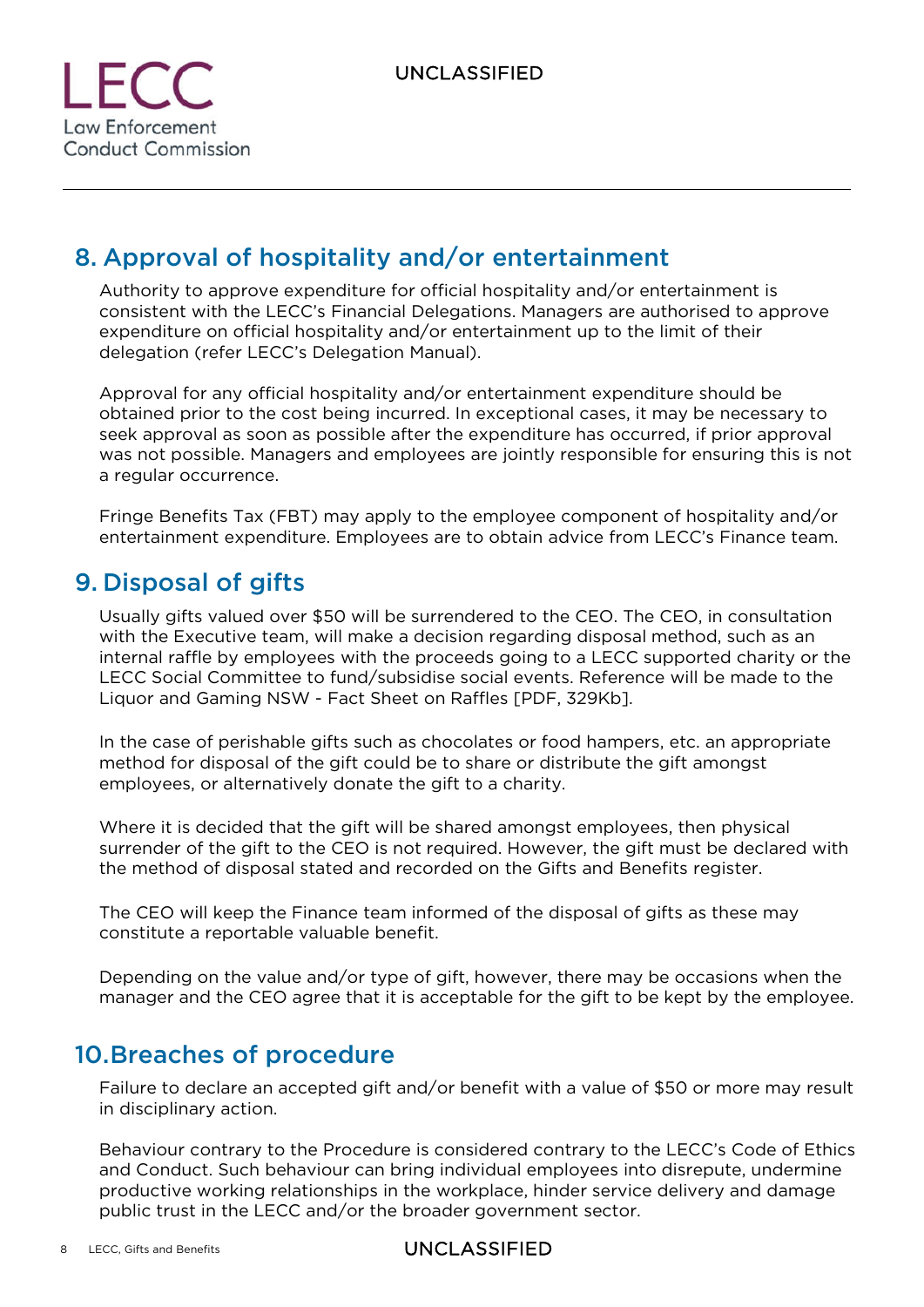**Law Enforcement Conduct Commission** 

### 11.Resources

- LECC Gifts and Benefits declaration form
- LECC Code of Ethics and Conduct
- Liquor and Gaming NSW Fact Sheet on Raffles [PDF, 329Kb]
- Examples of gifts, situation or events

### 12. Advice and further information

Contact your manager to discuss any queries in regards to gifts and benefits. For further clarification and information contact the Manager Human Resources.

### 13. Monitoring and review

The Policy will be reviewed in accordance with the policy review schedule and at other times if any significant new information or legislative or organisational change warrants a change in this document. Reviews will be completed in consultation with the appropriate interested parties for relevance and effectiveness.

Feedback, comments and suggestions about this procedure can be submitted to Human Resources.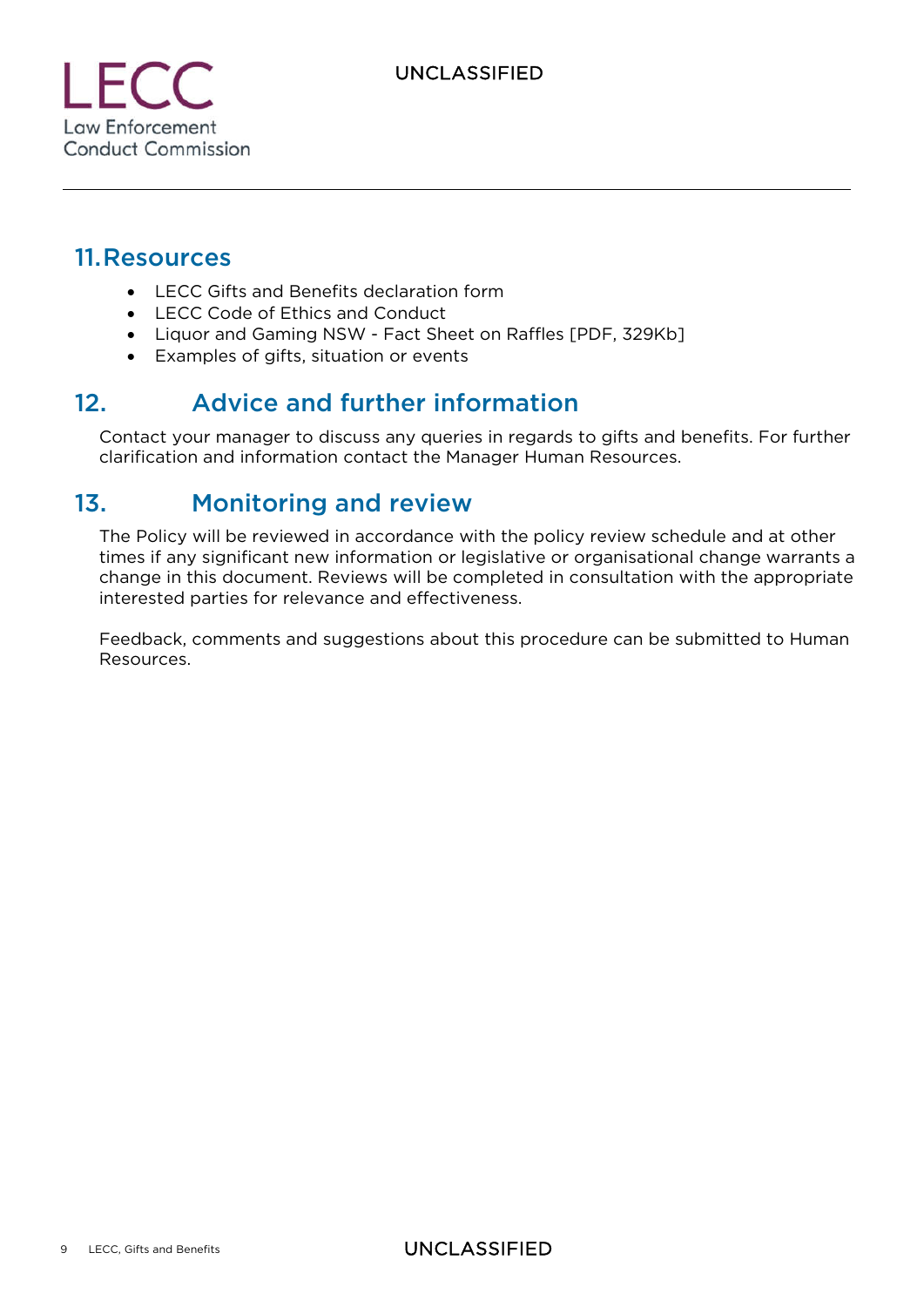

# Checklist - Gifts and Benefits

A gift or benefit is defined as any item, service, prize, hospitality or travel, provided by a customer, client, applicant, supplier, potential supplier or external organisation, which has an intrinsic value and/ or a value to the recipient, a member of their family, relation, friend or associate.

Accepting a gift or benefit could be perceived by other persons to be an inducement and is a breach of the standards of the LECC Code of Ethics and Conduct.

| <b>Decision making - checklist</b>                                                                                                                                                                                                                                                    |                                                                                                                                                                                             |  |  |
|---------------------------------------------------------------------------------------------------------------------------------------------------------------------------------------------------------------------------------------------------------------------------------------|---------------------------------------------------------------------------------------------------------------------------------------------------------------------------------------------|--|--|
| Questions to consider whether you need to complete a declaration of offer of a gift or benefit<br>form. If you have ticked yes for any of the below list then you must complete this form.<br>Please note: it is not intended as an exhaustive list but rather to be used as a guide. |                                                                                                                                                                                             |  |  |
| Is the gift one of money or<br>negotiable for money?                                                                                                                                                                                                                                  | $\Box$ Yes - refuse offer and report it to your manger/supervisor                                                                                                                           |  |  |
| Is it offered in exchange for you<br>doing something in your official<br>capacity?                                                                                                                                                                                                    | $\Box$ Yes - refuse offer and report it to your manger/supervisor                                                                                                                           |  |  |
| Could the gift been seen by<br>other people to influence your<br>behaviour as a public official?                                                                                                                                                                                      | $\Box$ Yes - refuse offer and report it to your manger/supervisor                                                                                                                           |  |  |
| Will you or the LECC be making<br>important decisions regarding<br>the gift giver in the near future?                                                                                                                                                                                 | $\Box$ Yes - refuse offer and report it to your manger/supervisor                                                                                                                           |  |  |
| It the gift expensive?                                                                                                                                                                                                                                                                | $\Box$ Yes - refuse offer, unless it is ceremonial (although not all<br>ceremonial gifts are expensive). If accepted, ensure that<br>appropriate documentation and approvals are completed. |  |  |
| Have you received other gifts<br>from this person/organisation<br>recently?                                                                                                                                                                                                           | $\Box$ Yes - consider gifts as a series and refuse offer                                                                                                                                    |  |  |